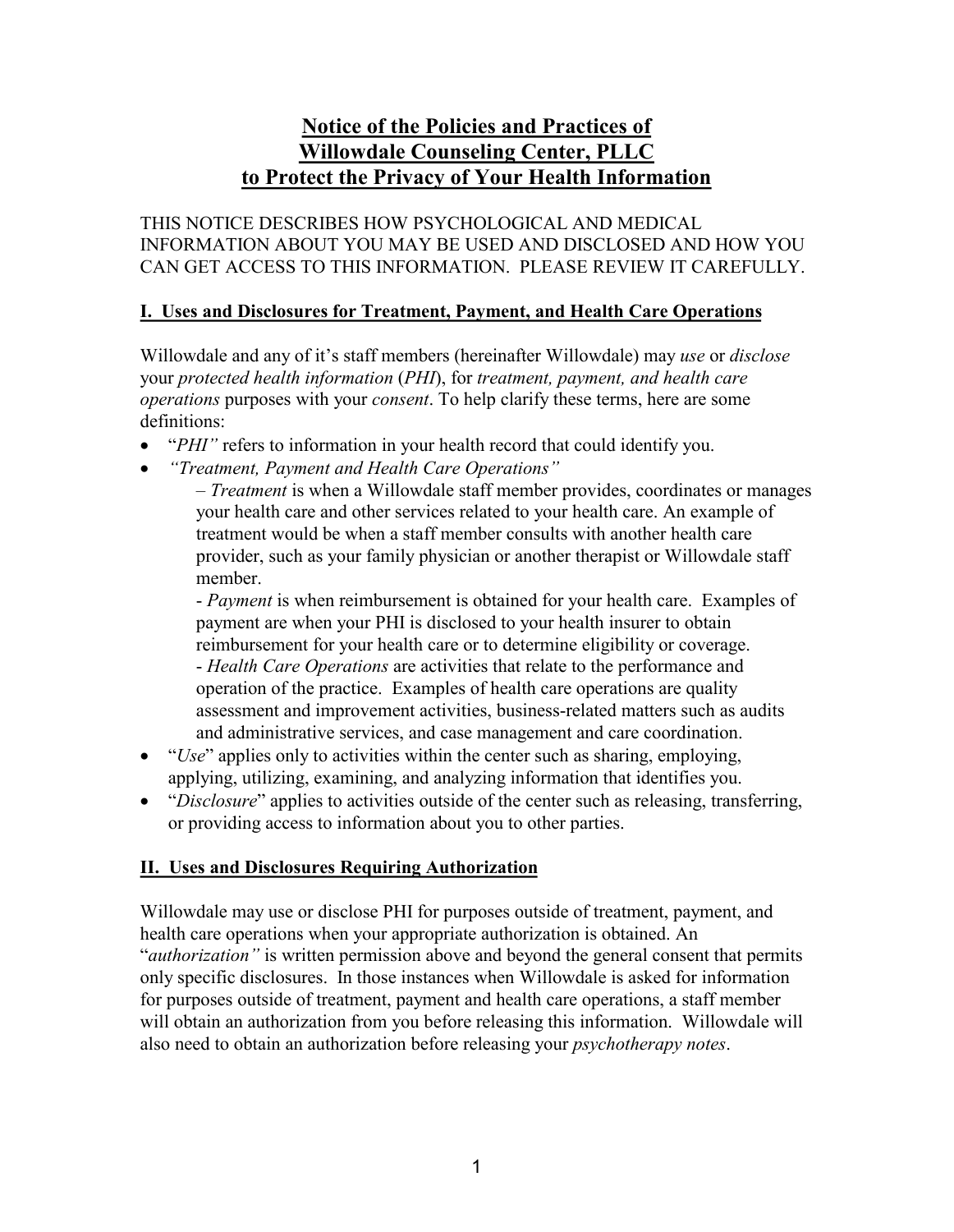*"Psychotherapy notes"* are notes made about our conversation during a private, group, joint, or family counseling session, which has been kept separate from the rest of your medical record. These notes are given a greater degree of protection than PHI.

You may revoke all such authorizations (of PHI or psychotherapy notes) at any time, provided each revocation is in writing. You may not revoke an authorization to the extent that (1) Willowdale has relied on that authorization; or (2) if the authorization was obtained as a condition of obtaining insurance coverage, and the law provides the insurer the right to contest the claim under the policy.

### **III. Uses and Disclosures with Neither Consent nor Authorization**

Willowdale may use or disclose PHI without your consent or authorization in the following circumstances:

- **Child Abuse:** If there is a reason to suspect that a child has been abused or neglected, any Willowdale clinician is required by law to report this to the Bureau of Child and Family Services.
- **Adult and Domestic Abuse:** If there is suspicion or there is a good faith reason to believe that any incapacitated adult has been subject to abuse, neglect, self neglect or exploitation, or is living in hazardous conditions, any Willowdale clinician is required by law to report that information to the Commissioner of the Department of Health and Human Services.
- **Health Oversight:** If the New Hampshire Board of Mental Health is conducting an investigation, then Willowdale is required to disclose your mental health records upon receipt of a subpoena from the Board.
- **Judicial or Administrative Proceedings:** If you are involved in a court proceeding and a request is made for information about the professional services that a Willowdale clinician has provided you and/or the records thereof, such information is privileged under state law, and Willowdale may not release information without your written authorization, or a court order. The privilege does not apply when you are being evaluated for a third party or where the evaluation is court-ordered. You will be informed in advance, if this is the case.
- **Serious Threat to Health or Safety:** If you have communicated to a Willowdale staff member a serious threat of physical violence against a clearly identified or reasonably identifiable victim or victims, or if you have made a serious threat of substantial damage to real property, any Willowdale clinician is required by law to take reasonable precautions to provide protection from such threats by warning the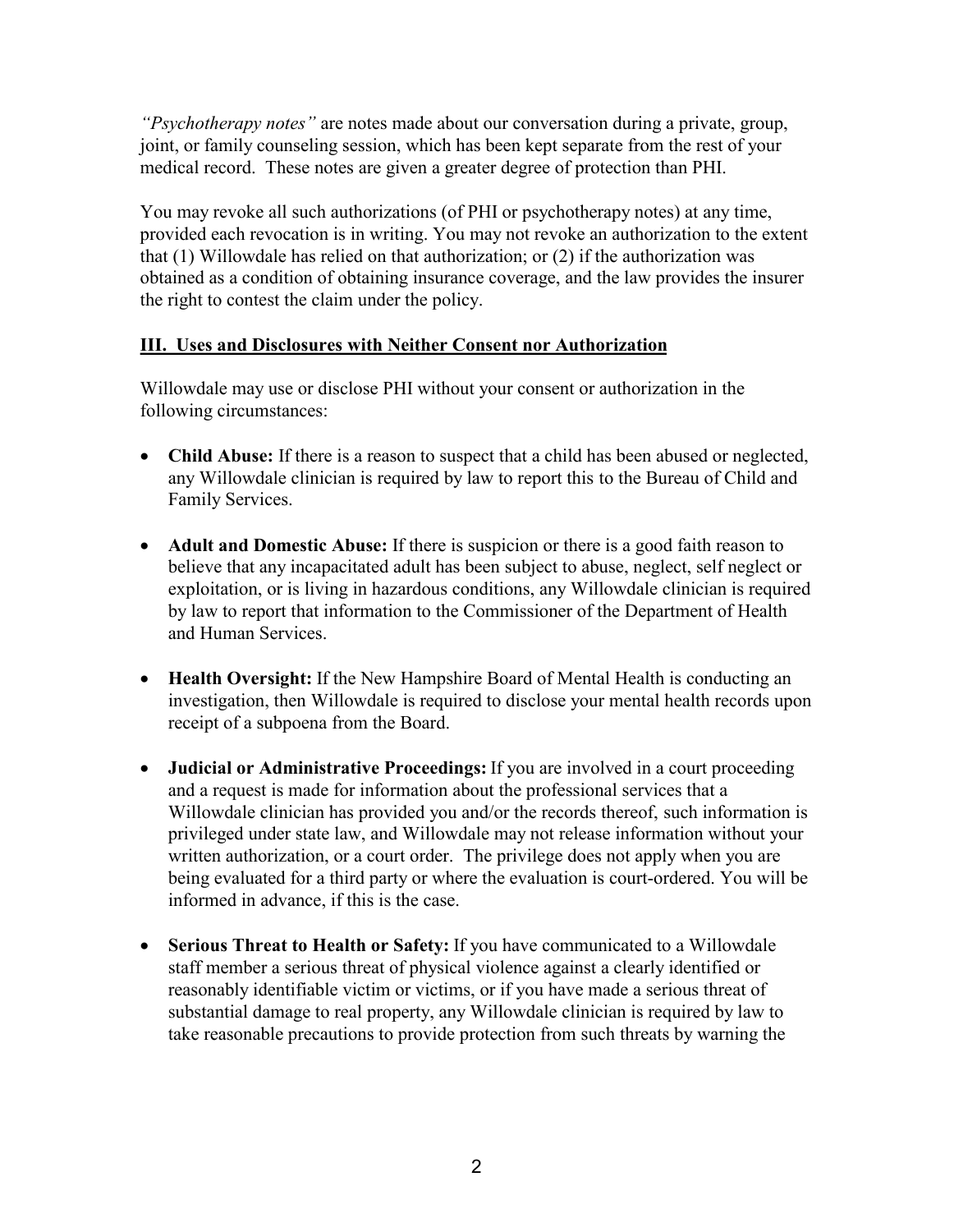victim or victims of your threat and to notify the police department closest to your residence or the potential victim's residence, or obtain your civil commitment to the state mental health system. In addition, if you have communicated a serious threat of violence against yourself and you have not agreed to a safety plan, then others may be informed. Initially, this would be family members but could include the local police or ambulance or rescue unit.

There may be additional disclosures of PHI that we are required or permitted by law to make without your consent or authorization, however the disclosures listed above are the most common.

### **IV. Patient's Rights and Willowdale Staff Member's Duties**

### Patient's Rights:

- *Right to Request Restrictions* You have the right to request restrictions on certain uses and disclosures of protected health information about you. However, Willowdale is not required to agree to a restriction you request.
- *Right to Receive Confidential Communications by Alternative Means and at Alternative Locations* – You have the right to request and receive confidential communications of PHI by alternative means and at alternative locations. (For example, you may not want a family member to know that you are seeing a Willowdale clinician. Upon your request your bills may be sent to another address.)
- *Right to Inspect and Copy*  You have the right to inspect or obtain a copy (or both) of PHI in the mental health and billing records used to make decisions about you for as long as the PHI is maintained in the record. Upon your request a Willowdale staff member will discuss with you the details of the request process.
- *Right to Amend* You have the right to request an amendment of PHI for as long as the PHI is maintained in the record. Willowdale may deny your request. Upon your request a Willowdale staff member will discuss with you the details of the amendment process.
- *Right to an Accounting* You generally have the right to receive an accounting of disclosures of PHI for which you have neither provided consent nor authorization on (as described in Section III of this Notice). Upon your request a Willowdale staff member will discuss with you the details of the accounting process.